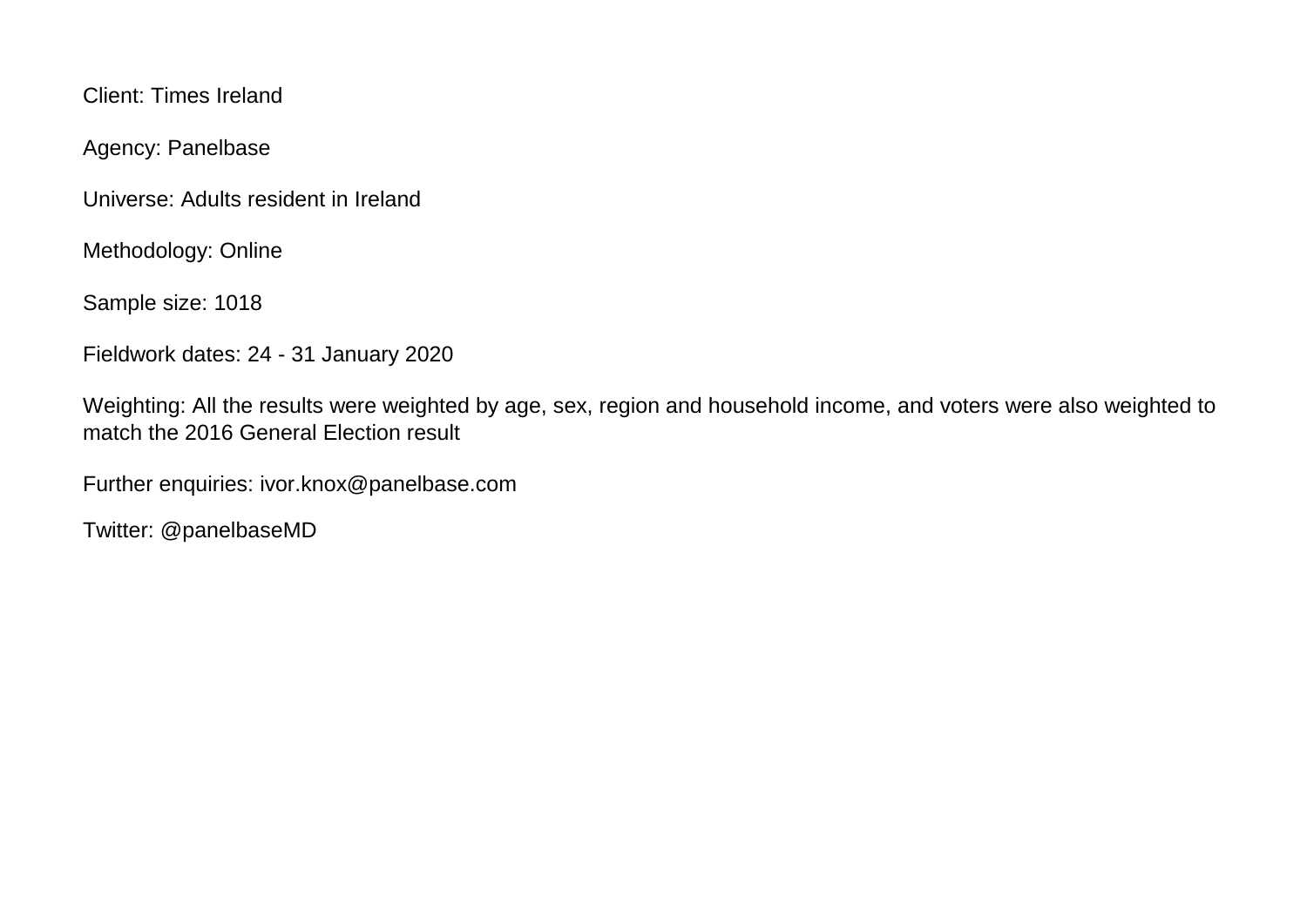| Base: 1,018                                                                        |                                           | Total                 |                       | Gender               |                    | Age                |                    |                             |                                |             | 2016 Irish Election (first preference) |                                          |                                |                   |                                  |                                  | Q3b. Have you definitely<br>made up your mind how you<br>will vote or is there a<br>possibility of you changing |
|------------------------------------------------------------------------------------|-------------------------------------------|-----------------------|-----------------------|----------------------|--------------------|--------------------|--------------------|-----------------------------|--------------------------------|-------------|----------------------------------------|------------------------------------------|--------------------------------|-------------------|----------------------------------|----------------------------------|-----------------------------------------------------------------------------------------------------------------|
|                                                                                    |                                           |                       | Male                  | Female               | $18 - 34$          | $35 - 54$          | $55 - 70$          | Fine Gael                   | Fianna Fáil                    | Sinn Féin   | Labour                                 | Green                                    | Did not vote                   | Can't<br>remember | I was not<br>eligible to<br>vote | Definitely<br>made up my<br>mind | May change<br>my mind                                                                                           |
| Total                                                                              |                                           | 1018<br>(1018)        | 498<br>(516)          | 519<br>(501)         | 300<br>(322)       | 391<br>(400)       | 327<br>(296)       | 191<br>(248)                | 182<br>(142)                   | 104<br>(95) | 50<br>(70)                             | 20<br>(47)                               | 97<br>(96)                     | 93<br>(92)        | 78<br>(80)                       | 441<br>(437)                     | 311<br>(315)                                                                                                    |
| Q3. Who do you currently<br>intend to vote for with your first excluding undecided | <b>Base: Likely Voters</b>                | 691<br>(694)          | 363<br>(378)          | 328<br>(315)         | 177<br>(191)       | 262<br>(275)       | 252<br>(228)       | 151<br>(199)                | 153<br>(118)                   | 87<br>(79)  | 40<br>(56)                             | 16<br>(38)                               | 32<br>(32)                     | 38<br>(38)        | 19<br>(20)                       | 414<br>(413)                     | 277<br>(281)                                                                                                    |
| preference vote?                                                                   | Fianna Fáil                               | 160<br>23%            | 103<br>28%            | 57<br>18%            | 21<br>12%          | 60<br>23%          | 80<br>32%          | 14<br>10%                   | 121<br>79%                     | 4%          | 11%                                    | $\overline{1}$<br><b>5%</b>              | 13%                            | 8%                | 13%                              | 103<br>25%                       | 57<br>20%                                                                                                       |
|                                                                                    | Sinn Féin                                 | 146<br>21%            | 66<br>18%             | 79<br>24%            | 44<br>25%          | 70<br>27%          | 32<br>13%          | 10<br>7%                    | 10<br>7%                       | 75<br>87%   | 6%                                     | $\overline{1}$<br>6%                     | 13<br>42%                      | 10<br>27%         | 24%                              | 92<br>22%                        | 54<br>20%                                                                                                       |
|                                                                                    | <b>Fine Gael</b>                          | 131<br>19%            | 77<br>21%             | 54<br>16%            | 24<br>13%          | 45<br>17%          | 62<br>25%          | 99<br>65%                   | 3%                             |             | 5%                                     | $\sqrt{ }$<br>2%                         | 13%                            | 11%               | 18%                              | 82<br>20%                        | 49<br>18%                                                                                                       |
|                                                                                    | Green<br>Social Democrats                 | 68<br>10%<br>37       | 30<br>8%<br>11        | 38<br>12%<br>26      | 28<br>16%<br>12    | 22<br>8%<br>19     | 18<br>7%           | 9<br>6%                     | 4%                             | 1%          | 15%                                    | 14<br>87%                                | 16%                            | 13%               | 16%                              | 31<br>7%<br>24                   | 37<br>13%<br>13                                                                                                 |
|                                                                                    | Labour                                    | 5%<br>34              | 3%<br>20              | 8%<br>15             | 7%<br>12           | 7%                 | 2%<br>14           | 2%                          |                                |             | 6%<br>21                               | $\mathbf{0}$<br>$\Omega$                 | 8%<br>$\Omega$                 | 7%                |                                  | 6%<br>17                         | 5%<br>17                                                                                                        |
|                                                                                    | Solidarity-People Before Profit           | 5%<br>33              | 5%<br>16              | 5%<br>17             | 7%<br>12           | 3%<br>$\mathbf{R}$ | 6%<br>13           | 3%<br>$\overline{2}$        | 2%<br>$\Omega$                 | 2%          | 51%                                    | $\mathbf{o}$<br>$\mathbf{0}$             | $\mathbf{0}$<br>$\mathbf{1}$   | 3%                | 4%                               | 4%<br>21                         | 6%<br>12                                                                                                        |
|                                                                                    | Renua Ireland                             | 5%<br>< 1%            | 4%<br>< 1%            | 5%<br>1%             | 7%<br>2%           | 3%<br>< 1%         | 5%                 | 1%<br>1<br>< 1%             | $\Omega$<br>$\mathbf{0}$       | 3%          | 4%<br>$\Omega$                         | $\Omega$<br>$\mathbf{0}$<br>$\mathbf{0}$ | 4%<br>$\Omega$<br>$\mathbf{0}$ | 11%<br>O          | 8%                               | 5%<br>$< 1\%$                    | 4%<br>$\overline{z}$<br>< 1%                                                                                    |
|                                                                                    | Other                                     | 77<br>11%             | 39<br>11%             | 38<br>12%            | 22<br>13%          | 27<br>10%          | 28<br>11%          | 5%                          | 5%                             | 4%          | 4%                                     | $\overline{0}$<br>$\mathbf{0}$           | $\overline{1}$<br><b>5%</b>    | 20%               | 17%                              | 40<br>10%                        | 38<br>14%                                                                                                       |
| Q3. Who do you currently                                                           | <b>Base: Likely Voters</b>                | 812                   | 409                   | 402                  | 209                | 303                | 300                | 180                         | 169                            | 90          | 44                                     | 18                                       | 38                             | -73               | 22                               | 414                              | $\overline{277}$                                                                                                |
| intend to vote for with your first<br>preference vote?                             | Fianna Fáil                               | (813)<br>160<br>20%   | (423)<br>103<br>25%   | (389)<br>57<br>14%   | (224)<br>21<br>10% | (318)<br>60<br>20% | (271)<br>80<br>27% | (234)<br>14<br>8%           | (132)<br>121<br>72%            | (82)<br>3%  | (62)<br>10%                            | (41)<br>4%                               | (38)<br>11%                    | (73)<br>4%        | (23)<br>12%                      | (413)<br>103<br>25%              | (281)<br>57<br>20%                                                                                              |
|                                                                                    | Sinn Féin                                 | 146<br>18%            | 66<br>16%             | 79<br>20%            | 44<br>21%          | 70<br>23%          | 32<br>11%          | 10<br>6%                    | 10<br>6%                       | 75<br>84%   | <b>5%</b>                              | $\overline{1}$<br>6%                     | 13<br>35%                      | 10<br>14%         | 21%                              | 92<br>22%                        | 54<br>20%                                                                                                       |
|                                                                                    | <b>Fine Gael</b>                          | 131<br>16%            | 77<br>19%             | 54<br>13%            | 24<br>11%          | 45<br>15%          | 62<br>21%          | 99<br>55%                   | 3%                             |             | 4%                                     | $\Omega$<br>2%                           | 11%                            | 6%                | 16%                              | 82<br>20%                        | 49<br>18%                                                                                                       |
|                                                                                    | Green<br>Social Democrats                 | 68<br>8%<br>37        | 30<br><b>7%</b><br>11 | 38<br>9%<br>26       | 28<br>13%<br>12    | 22<br>7%<br>19     | 18<br>6%           | 9<br><b>5%</b>              | 4%<br>$\Omega$                 | 1%          | 14%                                    | 14<br>81%                                | 13%                            | 7%                | 14%                              | 31<br>7%<br>24                   | 37<br>13%<br>13                                                                                                 |
|                                                                                    | Labour                                    | 5%<br>$\overline{34}$ | 3%<br>20              | 6%<br>15             | 6%<br>12           | 6%                 | 2%<br>14           | 2%<br>5                     |                                |             | 5%<br>21                               | $\Omega$<br>$\Omega$                     | 7%<br>$\Omega$                 | 4%                |                                  | 6%<br>17                         | 5%<br>17                                                                                                        |
|                                                                                    | Solidarity-People Before Profit           | 4%<br>33              | 5%<br>16              | 4%<br>17             | 6%<br>12           | 3%                 | 5%<br>13           | 3%                          | 2%                             | 2%          | 46%                                    | $\mathbf{0}$<br>$\Omega$                 | $\mathbf{0}$                   | 1%                | 3%                               | 4%<br>21                         | 6%<br>12                                                                                                        |
|                                                                                    | Renua Ireland                             | 4%<br>< 1%            | 4%<br>< 1%            | 4%<br>$< 1\%$        | 6%<br>2%           | 3%<br>< 1%         | 4%<br>O            | 1%<br>< 1%                  | $\Omega$<br>0.<br>$\mathbf{o}$ | 3%          | 3%                                     | $\mathbf{0}$<br>$\Omega$<br>$\Omega$     | 3%<br>0<br>$\mathbf 0$         | 6%                | 7%                               | 5%<br>$< 1\%$                    | 4%<br>$\overline{z}$<br>< 1%                                                                                    |
|                                                                                    | Other                                     | -77<br>10%            | 39<br>10%             | 38<br>9%             | 22<br>11%          | 27<br>9%           | 28<br>9%           | 4%                          | 4%                             | 4%          | 3%                                     | $\Omega$<br>$\mathbf{0}$                 | 4%                             | 10%               | 15%                              | 40 <sup>°</sup><br>10%           | 38<br>14%                                                                                                       |
|                                                                                    | Will not vote                             |                       | $\Omega$              | $\Omega$<br>$\Omega$ | $\mathbf{0}$<br>0  | $\mathbf{0}$<br>0. |                    | $\mathbf 0$<br>$\mathbf{0}$ | $\mathbf{0}$<br>$\Omega$       |             | $\Omega$                               | $\Omega$<br>$\mathbf{o}$                 | $\Omega$<br>$\bf{0}$           |                   |                                  |                                  | $\mathbf 0$<br>0                                                                                                |
|                                                                                    | Don't Know/ Not sure<br>Prefer not to say | 105<br>13%<br>16      | 39<br>10%             | 66<br>16%            | 28<br>13%          | 37<br>12%          | 40<br>13%          | 28<br>16%                   | 14<br>8%<br>$\overline{2}$     | 3%          | 8%                                     | $\overline{1}$<br>7%<br>C                | $\overline{3}$<br>9%           | 28<br>38%         | 8%                               |                                  | $\overline{0}$<br>$\mathbf{o}$<br>$\mathbf 0$                                                                   |
|                                                                                    |                                           | 2%                    | 2%                    | 2%                   | 2%                 | 1%                 | 3%                 | < 1%                        | 1%                             |             | 1%                                     | $\mathbf{0}$                             | 8%                             | 10%               | 4%                               |                                  | $\Omega$                                                                                                        |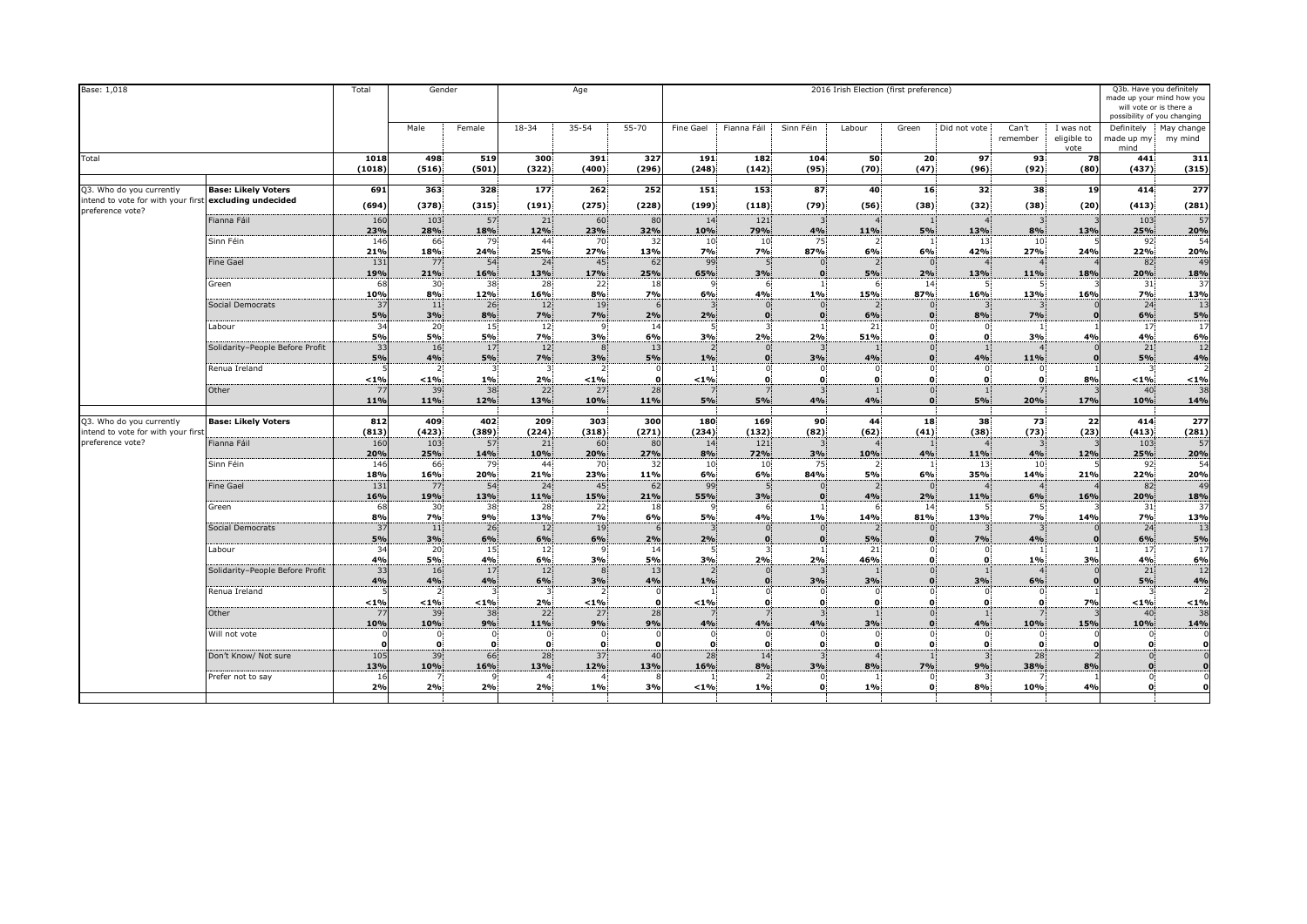| Base: 1,018                                                                                         | Total                                                                                | Gender            |                        |                   | Age             |                 | 2016 Irish Election (first preference) |                 |                 |                 |            |                     |                 |                   | Q3b. Have you definitely<br>made up your mind how you<br>will vote or is there a<br>possibility of you changing |                                  |                                |
|-----------------------------------------------------------------------------------------------------|--------------------------------------------------------------------------------------|-------------------|------------------------|-------------------|-----------------|-----------------|----------------------------------------|-----------------|-----------------|-----------------|------------|---------------------|-----------------|-------------------|-----------------------------------------------------------------------------------------------------------------|----------------------------------|--------------------------------|
|                                                                                                     |                                                                                      |                   | Male                   | Female            | 18-34           | $35 - 54$       | 55-70                                  | Fine Gael       | Fianna Fáil     | Sinn Féin       | Labour     | Green               | Did not vote    | Can't<br>remember | I was not<br>eligible to<br>vote                                                                                | Definitely<br>made up my<br>mind | May change<br>my mind          |
| Total                                                                                               |                                                                                      | 1018<br>(1018)    | 498<br>(516)           | 519<br>(501)      | 300<br>(322)    | 391<br>(400)    | 327<br>(296)                           | 191<br>(248)    | 182<br>(142)    | 104<br>(95)     | 50<br>(70) | 20<br>(47)          | 97<br>(96)      | 93<br>(92)        | 78<br>(80)                                                                                                      | 441<br>(437)                     | 311<br>(315)                   |
| Q3b. Have you definitely made<br>up your mind how you will vote<br>or is there a possibility of you | <b>Base: All respondents</b><br>excluding undecided and not<br>planning to vote (Q3) | 752<br>(752)      | 398<br>(413)           | 353<br>(338)      | 209<br>(223)    | 285<br>(294)    | 258<br>(235)                           | 156<br>(206)    | 159<br>(122)    | 96<br>(87)      | 43<br>(60) | 18<br>(41)          | 41<br>(42)      | 41<br>(41)        | 25<br>(26)                                                                                                      | 441<br>(437)                     | 311<br>(315)                   |
| changing your mind?                                                                                 | Definitely made up my mind                                                           | 441<br>59%        | 245<br>62%             | 195<br>55%        | 99<br>47%       | 171<br>60%      | 171<br>66%                             | 94<br>60%       | 103<br>65%      | 65<br>68%       | 24<br>56%  | $\mathbf{q}$<br>48% | 22<br>52%       | 18<br>45%         | 12<br>47%                                                                                                       | 441<br>100%                      | $\overline{0}$<br>$\mathbf{o}$ |
|                                                                                                     | May change my mind                                                                   | 311<br>41%        | 153<br>38%             | 159<br>45%        | 110<br>53%      | 114<br>40%      | 88<br>34%                              | 63<br>40%       | 56<br>35%       | 31<br>32%       | 19<br>44%  | q<br>52%            | 20<br>48%       | 22<br>55%         | 13<br>53%                                                                                                       | O.                               | 311<br>100%                    |
| Q4. How good or bad a job do<br>you think the following                                             | <b>Base: All respondents</b>                                                         | 1018<br>(1018)    | 498<br>(516)           | 519<br>(501)      | 300<br>(322)    | 391<br>(400)    | 327<br>(296)                           | 191<br>(248)    | 182<br>(142)    | 104<br>(95)     | 50<br>(70) | 20<br>(47)          | 97<br>(96)      | 93<br>(92)        | 78<br>(80)                                                                                                      | 441<br>(437)                     | 311<br>(315)                   |
| politicians are doing?  Leo<br>Varadkar, Taoiseach and Fine                                         | 5 - Very Good                                                                        | 68<br>7%          | 42<br>9%               | 25<br>5%          | 10<br>3%        | 24<br>6%        | 34<br>10%                              | 32<br>17%       | 5%              | 6%              | 8%         | 5%                  | 6%              | 3%                | 2%                                                                                                              | 36<br>8%                         | 22<br>7%                       |
| Gael Leader                                                                                         | 4 - Good                                                                             | 268<br>26%        | 147<br>30%             | 121<br>23%        | 68<br>23%       | 92<br>24%       | 108<br>33%                             | 87<br>45%       | 45<br>25%       | 11<br>11%       | 16<br>32%  | 8<br>41%            | 25<br>26%       | 23<br>25%         | 19<br>24%                                                                                                       | 112<br>25%                       | 91<br>29%                      |
|                                                                                                     | 3 - Neither<br>$2 - Bad$                                                             | 209<br>21%<br>198 | 86<br><b>17%</b><br>97 | 123<br>24%<br>101 | 56<br>19%<br>50 | 89<br>23%<br>80 | 64<br>20%<br>68                        | 33<br>17%<br>26 | 43<br>23%<br>51 | 11<br>11%<br>24 | 14<br>27%  | 19%                 | 23<br>24%<br>13 | 23<br>25%<br>15   | 16<br>20%<br>13                                                                                                 | 57<br>13%<br>101                 | 72<br>23%<br>64                |
|                                                                                                     |                                                                                      | 19%               | 20%                    | 19%               | 17%             | 20%             | 21%                                    | 13%             | 28%             | 23%             | 14%        | 19%                 | 14%             | 16%               | 17%                                                                                                             | 23%                              | 20%                            |
|                                                                                                     | 1 - Very Bad                                                                         | 233<br>23%        | 112<br>23%             | 120<br>23%        | 83<br>28%       | 100<br>26%      | 50<br>15%                              | 13<br>7%        | 35<br>19%       | 49<br>47%       | 17%        | 14%                 | 20<br>21%       | 21<br>23%         | 11<br>14%                                                                                                       | 132<br>30%                       | 56<br>18%                      |
|                                                                                                     | Don't Know                                                                           | 42<br>4%          | 13<br>3%               | 29<br>6%          | 33<br>11%       | 1%              | < 1%                                   | $< 1\%$         | $\mathbf 0$     | 2%              | 2%         | 3%                  | 10<br>10%       | 8%                | -17<br>22%                                                                                                      | $< 1\%$                          | 2%                             |
|                                                                                                     | Net: Good (4-5)                                                                      | 336<br>33%        | 190<br>38%             | 146<br>28%        | 77<br>26%       | 116<br>30%      | 142<br>43%                             | 118<br>62%      | 54<br>30%       | 17<br>17%       | 20<br>40%  | $\mathsf{q}$<br>46% | 30<br>31%       | 26<br>28%         | 21<br>27%                                                                                                       | 148<br>34%                       | 113<br>36%                     |
|                                                                                                     | Net: Bad (1-2)                                                                       | 432<br>42%        | 209<br>42%             | 221<br>43%        | 133<br>44%      | 180<br>46%      | 118<br>36%                             | 38<br>20%       | 85<br>47%       | 73<br>70%       | 15<br>31%  | 33%                 | 33<br>34%       | 36<br>39%         | 24<br>31%                                                                                                       | 233<br>53%                       | 120<br>39%                     |
|                                                                                                     | Mean score                                                                           | 2.7               | 2.8                    | 2.7               | 2.5             | 2.6             | 3.0                                    | 3.5             | 2.7             | 2.0             | 3.0        | 3.0                 | 2.8             | 2.7               | 2.8                                                                                                             | 2.6                              | 2.9                            |
| Q4. How good or bad a job do<br>you think the following                                             | <b>Base: All respondents</b>                                                         | 1018<br>(1018)    | 498<br>(516)           | 519<br>(501)      | 300<br>(322)    | 391<br>(400)    | 327<br>(296)                           | 191<br>(248)    | 182<br>(142)    | 104<br>(95)     | 50<br>(70) | 20<br>(47)          | 97<br>(96)      | 93<br>(92)        | 78<br>(80)                                                                                                      | 441<br>(437)                     | 311<br>(315)                   |
| politicians are doing?  Micheál 5 - Very Good<br>Martin, Fianna Fáil Leader                         |                                                                                      | 52<br>5%          | 28<br>6%               | 24<br>5%          | 10<br>3%        | 21<br>5%        | 22<br>7%                               | 5%              | 29<br>16%       | 3%              | 4%         | 3%                  | 4%              | 1%                |                                                                                                                 | 34<br>8%                         | 16<br>5%                       |
|                                                                                                     | 4 - Good                                                                             | 267<br>26%        | 159<br>32%             | 108<br>21%        | 51<br>17%       | 93<br>24%       | 123<br>38%                             | 62<br>32%       | 89<br>49%       | 14<br>13%       | 11<br>22%  | 6<br>29%            | 17<br>17%       | 20<br>21%         | 7%                                                                                                              | 116<br>26%                       | 103<br>33%                     |
|                                                                                                     | 3 - Neither                                                                          | 287<br>28%        | 140<br>28%             | 148<br>28%        | 72<br>24%       | 115<br>30%      | 99<br>30%                              | 65<br>34%       | 45<br>25%       | 19<br>18%       | 16<br>31%  | 26%                 | 32<br>33%       | 22<br>23%         | 23<br>30%                                                                                                       | 117<br>27%                       | 83<br>27%                      |
|                                                                                                     | $2 - Bad$                                                                            | 189<br>19%        | 83<br><b>17%</b>       | 107<br>21%        | 65<br>22%       | 78<br>20%       | 47<br>14%                              | 34<br>18%       | 12<br>7%        | 26<br>25%       | 12<br>25%  | 28%                 | 12<br>13%       | 21<br>23%         | 16<br>20%                                                                                                       | 81<br>18%                        | 64<br>20%                      |
|                                                                                                     | 1 - Very Bad                                                                         | 151<br>15%        | 74<br>15%              | 76<br>15%         | 57<br>19%       | 65<br>17%       | 29<br>9%                               | 14<br>7%        | 3%              | 41<br>39%       | 17%        | 15%                 | 11<br>11%       | 13<br>14%         | 12%                                                                                                             | 86<br>20%                        | 39<br>12%                      |
|                                                                                                     | Don't Know                                                                           | 72<br>7%          | 15<br>3%               | -57<br>11%        | 46<br>15%       | 18<br>5%        | 2%                                     | 3%              | $\Omega$        | 1%              | 2%         | $\Omega$            | 22<br>22%       | 16<br>18%         | 24<br>30%                                                                                                       | 1%                               | 3%                             |
|                                                                                                     | Net: Good (4-5)                                                                      | 319<br>31%        | 187<br>38%             | 132<br>25%        | 60<br>20%       | 114<br>29%      | 145<br>44%                             | 71<br>37%       | 119<br>65%      | 17<br>16%       | 13<br>25%  | 6<br>31%            | 20<br>21%       | 21<br>22%         | 7%                                                                                                              | 151<br>34%                       | 119<br>38%                     |
|                                                                                                     | Net: Bad (1-2)                                                                       | 340<br>33%        | 156<br>31%             | 183<br>35%        | 121<br>40%      | 143<br>37%      | 76<br>23%                              | 49<br>25%       | 19<br>10%       | 67<br>64%       | 21<br>42%  | 8<br>42%            | 23<br>24%       | 34<br>37%         | 25<br>32%                                                                                                       | 168<br>38%                       | 102<br>33%                     |
|                                                                                                     | Mean score                                                                           | 2.9               | 3.0                    | 2.8               | 2.6             | 2.8             | 3.2                                    | 3.1             | 3.7             | 2.2             | 2.7        | 2.8                 | 2.9             | 2.7               | 2.5                                                                                                             | 2.8                              | 3.0                            |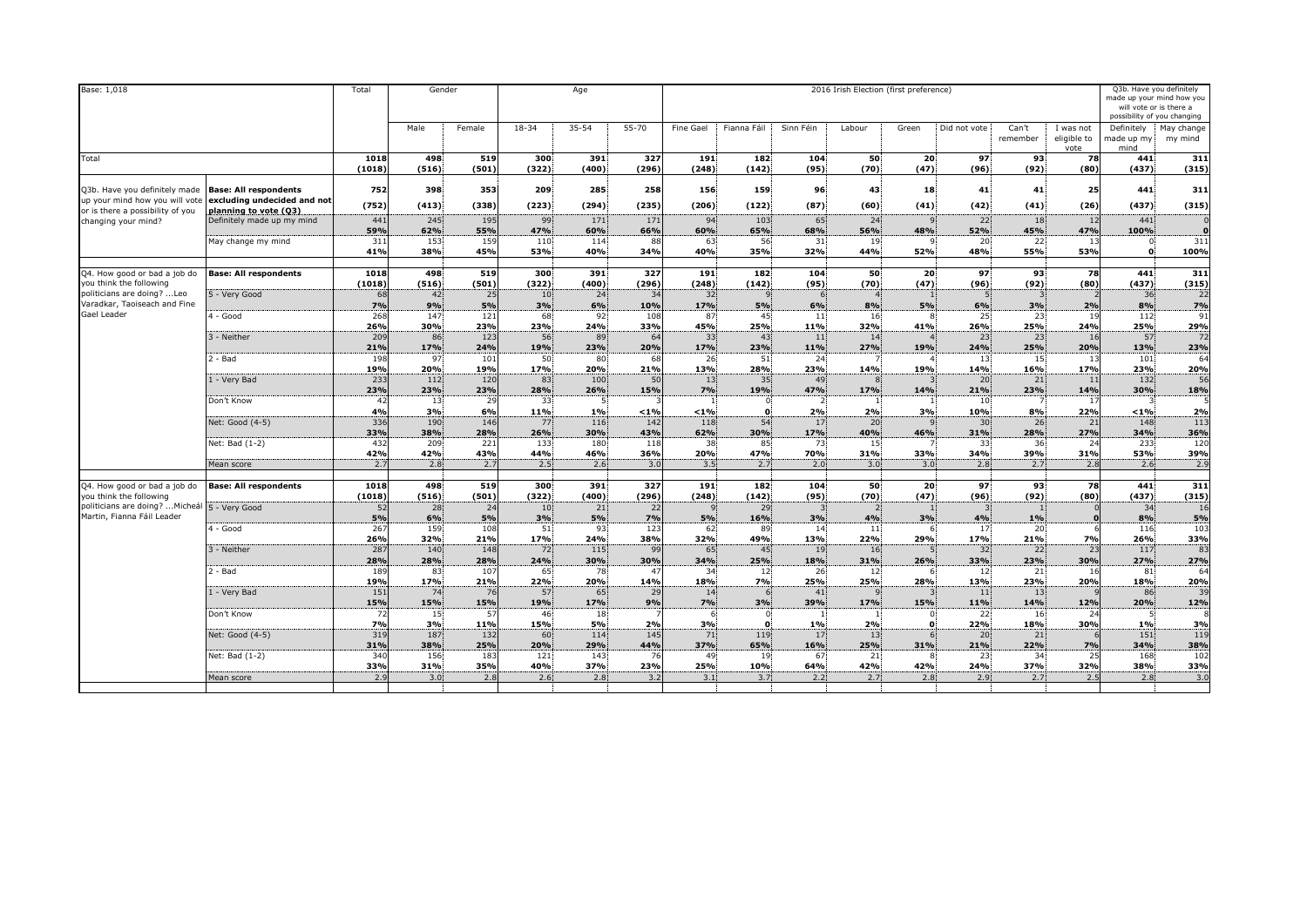| Base: 1,018                                                    |                              | Total          |                  | Gender<br>2016 Irish Election (first preference)<br>Age |              |              |              |                 |                |             |            | Q3b. Have you definitely<br>made up your mind how you<br>will vote or is there a<br>possibility of you changing |              |                   |                                  |                                  |                       |
|----------------------------------------------------------------|------------------------------|----------------|------------------|---------------------------------------------------------|--------------|--------------|--------------|-----------------|----------------|-------------|------------|-----------------------------------------------------------------------------------------------------------------|--------------|-------------------|----------------------------------|----------------------------------|-----------------------|
|                                                                |                              |                | Male             | Female                                                  | $18 - 34$    | $35 - 54$    | $55 - 70$    | Fine Gael       | Fianna Fáil    | Sinn Féin   | Labour     | Green                                                                                                           | Did not vote | Can't<br>remember | I was not<br>eligible to<br>vote | Definitely<br>made up my<br>mind | May change<br>my mind |
| Total                                                          |                              | 1018<br>(1018) | 498<br>(516)     | 519<br>(501)                                            | 300<br>(322) | 391<br>(400) | 327<br>(296) | 191<br>(248)    | 182<br>(142)   | 104<br>(95) | 50<br>(70) | 20<br>(47)                                                                                                      | 97<br>(96)   | 93<br>(92)        | 78<br>(80)                       | 441<br>(437)                     | 311<br>(315)          |
|                                                                |                              |                |                  |                                                         |              |              |              |                 |                |             |            |                                                                                                                 |              |                   |                                  |                                  |                       |
| Q4. How good or bad a job do                                   | <b>Base: All respondents</b> | 1018           | 498              | 519                                                     | 300          | 391          | 327          | 191             | 182            | 104         | 50         | 20                                                                                                              | 97           | 93                | 78                               | 441                              | 311                   |
| you think the following                                        |                              | (1018)         | (516)            | (501)                                                   | (322)        | (400)        | (296)        | (248)           | (142)          | (95)        | (70)       | (47)                                                                                                            | (96)         | (92)              | (80)                             | (437)                            | (315)                 |
| politicians are doing?  Mary<br>Lou McDonald, Sinn Féin Leader | 5 - Very Good                | 96<br>9%       | 42<br>8%         | 53<br>10%                                               | 27<br>9%     | 47<br>12%    | 22<br>7%     | 4%              | 13<br>7%       | 33<br>32%   |            | $\Omega$                                                                                                        | 11<br>11%    | 7%                | 7%                               | 57<br>13%                        | 27<br>9%              |
|                                                                | 4 - Good                     | 249            | 112              | 137                                                     | 85           | 90           | 74           | 34              | 44             | 41          | 14         |                                                                                                                 | 11           | 25                | 18                               | 120                              | 89                    |
|                                                                |                              | 24%            | 22%              | 26%                                                     | 28%          | 23%          | 22%          | 18%             | 24%            | 39%         | 28%        | 30%                                                                                                             | 11%          | 27%               | 22%                              | 27%                              | 29%                   |
|                                                                | 3 - Neither                  | 288            | 144              | 144                                                     | 73           | 116          | 100          | 52              | 57             | 21          | 13         |                                                                                                                 | 39           | 26                | 14                               | 118                              | 86                    |
|                                                                | $2 - Bad$                    | 28%<br>164     | 29%<br>87        | 28%<br>77                                               | 24%<br>33    | 30%<br>59    | 30%<br>71    | 27%<br>41       | 31%<br>35      | 20%         | 25%<br>11  | 21%                                                                                                             | 41%          | 28%<br>13         | 18%<br>12                        | 27%<br>60                        | 28%<br>59             |
|                                                                |                              | 16%            | 17%              | 15%                                                     | 11%          | 15%          | 22%          | 21%             | 19%            | 4%          | 22%        | 22%                                                                                                             | 12<br>13%    | 14%               | 15%                              | 14%                              | 19%                   |
|                                                                | 1 - Verv Bad                 | 141            | 91               | 49                                                      | 33           | 59           | 49           | 50              | 27             |             | 11         |                                                                                                                 |              |                   |                                  | 76                               | 39                    |
|                                                                |                              | 14%            | 18%              | 10%                                                     | 11%          | 15%          | 15%          | 26%             | 15%            | 4%          | 22%        | 25%                                                                                                             | 5%           | 5%                | 6%                               | 17%                              | 13%                   |
|                                                                | Don't Know                   | 81             | 23               | 58                                                      | 49           | 20           | 12           |                 |                |             |            |                                                                                                                 | 19           | 17                | 25                               |                                  | 11                    |
|                                                                | Net: Good (4-5)              | 8%<br>345      | <b>5%</b><br>153 | 11%<br>190                                              | 16%<br>113   | 5%<br>137    | 4%<br>95     | 3%<br>42        | 4%<br>56       | 1%<br>74    | 2%<br>14   | 2%<br>6                                                                                                         | 19%<br>22    | 18%<br>32         | 32%<br>23                        | 2%<br>177                        | 3%<br>117             |
|                                                                |                              | 34%            | 31%              | 37%                                                     | 38%          | 35%          | 29%          | 22%             | 31%            | 71%         | 28%        | 30%                                                                                                             | 22%          | 35%               | 29%                              | 40%                              | 38%                   |
|                                                                | Net: Bad (1-2)               | 305            | 178              | 127                                                     | 66           | 118          | 120          | 91              | 61             |             | 22         |                                                                                                                 | 17           | 18                | 16                               | 136                              | 98                    |
|                                                                |                              | 30%            | 36%              | 24%                                                     | 22%          | 30%          | 37%          | 48%             | 34%            | 7%          | 44%        | 47%                                                                                                             | 18%          | 19%               | 21%                              | 31%                              | 32%                   |
|                                                                | Mean score                   | 3.0            | 2.8              | 3.1                                                     | 3.2          | 3.0          | 2.8          | 2.5             | 2.9            | 3.9         | 2.6        | 2.6                                                                                                             | 3.1          | 3.2               | 3.1                              | 3.0 <sub>1</sub>                 | 3.0                   |
| Q4. How good or bad a job do<br>you think the following        | <b>Base: All respondents</b> | 1018<br>(1018) | 498<br>(516)     | 519<br>(501)                                            | 300<br>(322) | 391<br>(400) | 327<br>(296) | 191<br>(248)    | 182<br>(142)   | 104<br>(95) | 50<br>(70) | 20<br>(47)                                                                                                      | 97<br>(96)   | 93<br>(92)        | 78<br>(80)                       | 441<br>(437)                     | 311<br>(315)          |
| politicians are doing?                                         | 5 - Very Good                | 15             |                  |                                                         |              |              |              |                 | $\overline{z}$ |             |            |                                                                                                                 |              |                   |                                  |                                  | 6                     |
| Brendan Howlin, Labour Party<br>Leader                         |                              | 1%             | 2%               | 1%                                                      | 2%           | 1%           | 1%           | 1%              | 1%             | < 1%        | 8%         | 3%                                                                                                              | 1%           | < 1%              | < 1%                             | 2%                               | 2%                    |
|                                                                | 4 - Good                     | 139<br>14%     | 76<br>15%        | 63<br>12%                                               | 38<br>13%    | 43<br>11%    | 59<br>18%    | 38<br>20%       | 29<br>16%      | 13<br>13%   | 13<br>26%  | 3<br>16%                                                                                                        | 9%           | 10<br>11%         | 7%                               | 67<br>15%                        | 50<br>16%             |
|                                                                | - Neither                    | 365            | 164              | 201                                                     | 94           | 149          | 122          | 78              | 80             | 29          | 19         |                                                                                                                 | 31           | 34                | 19                               | 159                              | 119                   |
|                                                                |                              | 36%            | 33%              | 39%                                                     | 31%          | 38%          | 37%          | 41%             | 44%            | 28%         | 39%        | 38%                                                                                                             | 32%          | 36%               | 24%                              | 36%                              | 38%                   |
|                                                                | 2 - Bad                      | 212            | 127              | 85                                                      | 52           | 75           | 85           | 38              | 44             | 24          |            |                                                                                                                 | 18           | -15               | 14                               | 94                               | -73                   |
|                                                                |                              | 21%            | 25%              | 16%                                                     | 17%          | 19%          | 26%          | 20%             | 24%            | 24%         | 15%        | 24%                                                                                                             | 18%          | 17%               | 18%                              | 21%                              | 23%                   |
|                                                                | 1 - Very Bad                 | 147<br>14%     | 86<br>17%        | 60<br>12%                                               | 28<br>9%     | 79<br>20%    | 40<br>12%    | 19<br>10%       | 17<br>10%      | 32<br>30%   | 8%         | 9%                                                                                                              | 8%           | 4%                | 5%                               | 84<br>19%                        | 36<br>12%             |
|                                                                | Don't Know                   | 141            | 36               | 105                                                     | 81           | 41           | 18           | 16              | -9             |             |            | $\overline{2}$                                                                                                  | 30           | 30                | 34                               | 30                               | 27                    |
|                                                                |                              | 14%            | <b>7%</b>        | 20%                                                     | 27%          | 11%          | 5%           | 8%              | 5%             | <b>5%</b>   | 4%         | 10%                                                                                                             | 31%          | 32%               | 44%                              | <b>7%</b>                        | 9%                    |
|                                                                | Net: Good (4-5)              | 155            | 86               | 69                                                      | 45           | 47           | 63           | 40 <sup>1</sup> | 31             | 14          | 17         |                                                                                                                 | 10           | 11                |                                  | 74                               | 56                    |
|                                                                |                              | 15%<br>358     | 17%<br>213       | 13%<br>145                                              | 15%<br>80    | 12%<br>154   | 19%<br>124   | 21%<br>57       | 17%<br>62      | 14%<br>56   | 34%<br>11  | 18%<br>$\overline{z}$                                                                                           | 10%<br>26    | 12%<br>19         | 8%<br>18                         | 17%<br>179                       | 18%<br>109            |
|                                                                | Net: Bad (1-2)               | 35%            | 43%              | 28%                                                     | 27%          | 39%          | 38%          | 30%             | 34%            | <b>54%</b>  | 23%        | 33%                                                                                                             | 27%          | 20%               | 23%                              | 41%                              | 35%                   |
|                                                                | Mean score                   | 2.6            | 2.6              | 2.7                                                     | 2.7          | 2.5          | 2.7          | 2.8             | 2.7            | 2.3         | 3.1        | 2.8                                                                                                             | 2.7          | 2.8               | 2.7                              | 2.6                              | 2.7                   |
|                                                                |                              |                |                  |                                                         |              |              |              |                 |                |             |            |                                                                                                                 |              |                   |                                  |                                  |                       |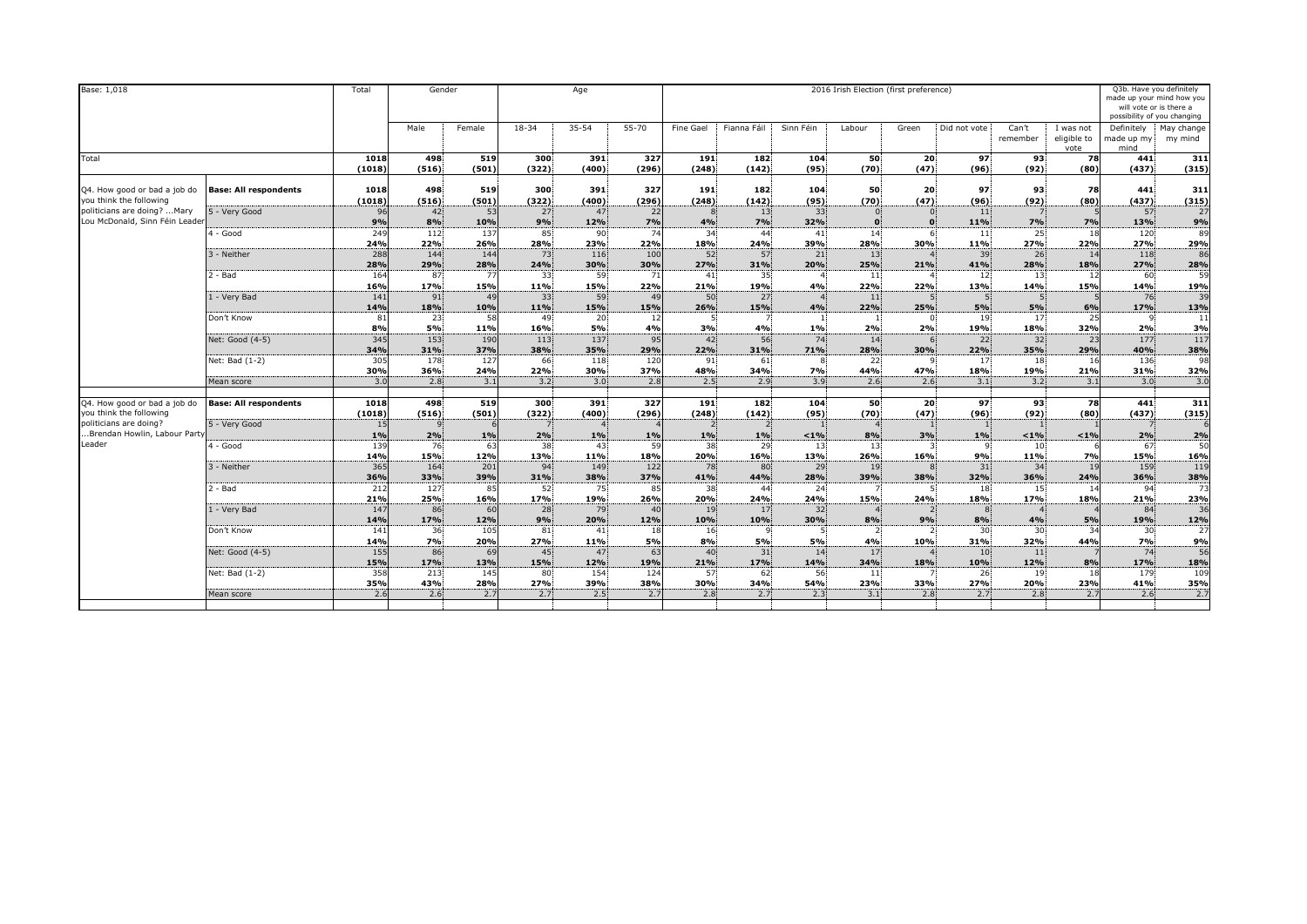| Base: 1,018                                                             |                              | Total          | Gender<br>Age<br>2016 Irish Election (first preference) |                  |              |              |              |                        |                      |             | Q3b. Have you definitely<br>made up your mind how you<br>will vote or is there a<br>possibility of you changing |                             |              |                   |                                  |                                  |                         |
|-------------------------------------------------------------------------|------------------------------|----------------|---------------------------------------------------------|------------------|--------------|--------------|--------------|------------------------|----------------------|-------------|-----------------------------------------------------------------------------------------------------------------|-----------------------------|--------------|-------------------|----------------------------------|----------------------------------|-------------------------|
|                                                                         |                              |                | Male                                                    | Female           | $18 - 34$    | $35 - 54$    | $55 - 70$    | Fine Gael              | Fianna Fáil          | Sinn Féin   | Labour                                                                                                          | Green                       | Did not vote | Can't<br>remember | I was not<br>eligible to<br>vote | Definitely<br>made up my<br>mind | May change<br>my mind   |
| Total                                                                   |                              | 1018<br>(1018) | 498<br>(516)                                            | 519<br>(501)     | 300<br>(322) | 391<br>(400) | 327<br>(296) | 191<br>(248)           | 182<br>(142)         | 104<br>(95) | 50<br>(70)                                                                                                      | 20<br>(47)                  | 97<br>(96)   | 93<br>(92)        | 78<br>(80)                       | 441<br>(437)                     | 311<br>(315)            |
|                                                                         |                              |                |                                                         |                  |              |              |              |                        |                      |             |                                                                                                                 |                             |              |                   |                                  |                                  |                         |
| Q4. How good or bad a job do<br>you think the following                 | <b>Base: All respondents</b> | 1018<br>(1018) | 498<br>(516)                                            | 519<br>(501)     | 300<br>(322) | 391<br>(400) | 327<br>(296) | 191<br>(248)           | 182<br>(142)         | 104<br>(95) | 50<br>(70)                                                                                                      | 20<br>(47)                  | 97<br>(96)   | 93<br>(92)        | 78<br>(80)                       | 441<br>(437)                     | 311<br>(315)            |
| politicians are doing?  Eamon 5 - Very Good<br>Ryan, Green Party Leader |                              | 33<br>3%       | 21<br>4%                                                | 12<br>2%         | 3%           | 11<br>3%     | 12<br>4%     | 3%                     | 10<br>6%             | < 1%        | 5%                                                                                                              | 20%                         | 3%           | < 1%              | 1%                               | 17<br>4%                         | 15<br>5%                |
|                                                                         | 4 - Good                     | 237<br>23%     | 130<br>26%                                              | 107<br>21%       | 63<br>21%    | 89<br>23%    | 86<br>26%    | 58<br>30%              | 47<br>26%            | 15<br>14%   | 20<br>40%                                                                                                       | 11<br>53%                   | 15<br>15%    | 12<br>13%         | 13<br>17%                        | 112<br>25%                       | 89<br>29%               |
|                                                                         | 3 - Neither                  | 350<br>34%     | 169<br>34%                                              | 181<br>35%       | 95<br>32%    | 136<br>35%   | 120<br>37%   | 70<br>37%              | 76<br>42%            | 30<br>29%   | 15<br>31%                                                                                                       | 11%                         | 35<br>36%    | 39<br>42%         | 18<br>23%                        | 148<br>34%                       | 109<br>35%              |
|                                                                         | $2 - Bad$                    | 142<br>14%     | 74<br>15%                                               | 69<br>13%        | 35<br>12%    | 55<br>14%    | 51<br>16%    | 26<br>14%              | 26<br>14%            | 23<br>22%   | 8%                                                                                                              | <b>5%</b>                   | 8%           | 10<br>11%         | 10<br>13%                        | 65<br>15%                        | 43<br>14%               |
|                                                                         | 1 - Verv Bad                 | 104<br>10%     | 68<br>14%                                               | 34<br>7%         | 18<br>6%     | 50<br>13%    | 36<br>11%    | 17<br>9%               | 12<br>6%             | 19<br>18%   | 11%                                                                                                             | $\Omega$<br>2%              | 6%           | 4%                | 8%                               | 61<br>14%                        | 21<br>7%                |
|                                                                         | Don't Know                   | 152<br>15%     | 36<br><b>7%</b>                                         | 115<br>22%       | 79<br>26%    | 50<br>13%    | 22<br>7%     | 14<br><b>7%</b>        | 11<br>6%             | 17<br>17%   | 5%                                                                                                              | $\overline{z}$<br>9%        | 31<br>32%    | 27<br>29%         | 30<br>38%                        | 37<br>8%                         | 34<br>11%               |
|                                                                         | Net: Good (4-5)              | 270<br>27%     | 151<br>30%                                              | 120<br>23%       | 72<br>24%    | 100<br>26%   | 98<br>30%    | 63<br>33%              | 57<br>32%            | 16<br>15%   | $\overline{23}$<br>45%                                                                                          | 15 <sup>1</sup><br>73%      | 17<br>18%    | 13<br>14%         | 14<br>18%                        | 129<br>29%                       | 104<br>33%              |
|                                                                         | Net: Bad (1-2)               | 246<br>24%     | 142<br>28%                                              | 103<br>20%       | 54<br>18%    | 105<br>27%   | 87<br>27%    | 43<br>23%              | 38<br>21%            | 41<br>40%   | 10<br>20%                                                                                                       | $\overline{1}$<br>6%        | 14<br>14%    | 14<br>15%         | 16<br>21%                        | 127<br>29%                       | 64<br>21%               |
|                                                                         | Mean score                   | 2.9            | 2.9                                                     | 3.0              | 3.0          | 2.9          | 3.0          | 3.0                    | 3.1                  | 2.5         | 3.2                                                                                                             | 3.9                         | 3.0          | 2.9               | 2.8                              | 2.9                              | 3.1                     |
| Q4. How good or bad a job do<br>you think the following                 | <b>Base: All respondents</b> | 1018<br>(1018) | 498<br>(516)                                            | 519<br>(501)     | 300<br>(322) | 391<br>(400) | 327<br>(296) | 191<br>(248)           | 182<br>(142)         | 104<br>(95) | 50<br>(70)                                                                                                      | 20<br>(47)                  | 97<br>(96)   | 93<br>(92)        | 78<br>(80)                       | 441<br>(437)                     | 311                     |
| politicians are doing? Boris<br>Johnson, UK Prime Minister              | 5 - Very Good                | 25<br>2%       | 16<br>3%                                                | 2%               | 1%           | 10<br>3%     | 11<br>3%     | 3%                     | 10<br>5%             | 2%          | 1%                                                                                                              | $\Omega$                    | 2%           | $\Omega$          | 3%                               | 14<br>3%                         | $\frac{(315)}{9}$<br>3% |
|                                                                         | 4 - Good                     | $-94$<br>9%    | 58<br>12%                                               | 36<br>7%         | 18<br>6%     | 46<br>12%    | 31<br>9%     | 21<br>11%              | 24<br>13%            | 9%          | 9%                                                                                                              | $\overline{1}$<br><b>5%</b> | 12<br>12%    | 3%                | 9%                               | 48<br>11%                        | 28<br>9%                |
|                                                                         | - Neither                    | 161<br>16%     | 90<br>18%                                               | 71<br><b>14%</b> | 41<br>14%    | 54<br>14%    | 66<br>20%    | 30 <sub>1</sub><br>16% | 32<br>18%            | 13<br>13%   | 13%                                                                                                             | 9%                          | 21<br>22%    | 13<br>13%         | 10<br>13%                        | 68<br>15%                        | 46<br>15%               |
|                                                                         | $2 - Bad$                    | 209<br>21%     | 96<br>19%                                               | 113<br>22%       | 63<br>21%    | 81<br>21%    | 65<br>20%    | 45<br>24%              | 36<br>20%            | 17<br>17%   | 15<br>29%                                                                                                       | 27%                         | 20<br>21%    | 16<br>17%         | 19<br>24%                        | 86<br>19%                        | 64<br>21%               |
|                                                                         | 1 - Very Bad                 | 463<br>45%     | 215<br>43%                                              | 247<br>48%       | 142<br>47%   | 190<br>49%   | 131<br>40%   | 81<br>42%              | 73<br>40%            | 59<br>57%   | 23<br>45%                                                                                                       | 12<br>58%                   | 28<br>29%    | 47<br>50%         | 31<br>39%                        | 202<br>46%                       | 150<br>48%              |
|                                                                         | Don't Know                   | 66<br>7%       | 22<br>4%                                                | 44<br>8%         | 33<br>11%    | 11.<br>3%    | 23<br>7%     | R<br>4%                | $\overline{7}$<br>4% | 3%          | 2%                                                                                                              | $\Omega$<br>$\Omega$        | 14<br>14%    | 15<br>16%         | 12%                              | 23<br>5%                         | 14                      |
|                                                                         | Net: Good (4-5)              | 119<br>12%     | 75<br>15%                                               | 45<br>9%         | 21<br>7%     | 56<br>14%    | 42<br>13%    | 27<br>14%              | 33<br>18%            | 11<br>11%   | 11%                                                                                                             | 5%                          | 14<br>14%    | 3%                | 10<br>12%                        | 62<br>14%                        | $\frac{5\%}{37}$<br>12% |
|                                                                         | Net: Bad (1-2)               | 672<br>66%     | 311<br>62%                                              | 360<br>69%       | 205<br>68%   | 271<br>69%   | 196<br>60%   | 126<br>66%             | 109<br>60%           | 76<br>73%   | 37<br>75%                                                                                                       | 17<br>86%                   | 48<br>50%    | 63<br>68%         | 49<br>63%                        | 288<br>65%                       | 215<br>69%              |
|                                                                         | Mean score                   | 2.0            | 2.1                                                     | 1.8              | 1.8          | 2.0          | 2.1          | 2.1                    | 2.2                  | 1.8         | 1.9                                                                                                             | 1.6                         | 2.3          | 1.6               | 2.0                              | 2.0                              | 1.9                     |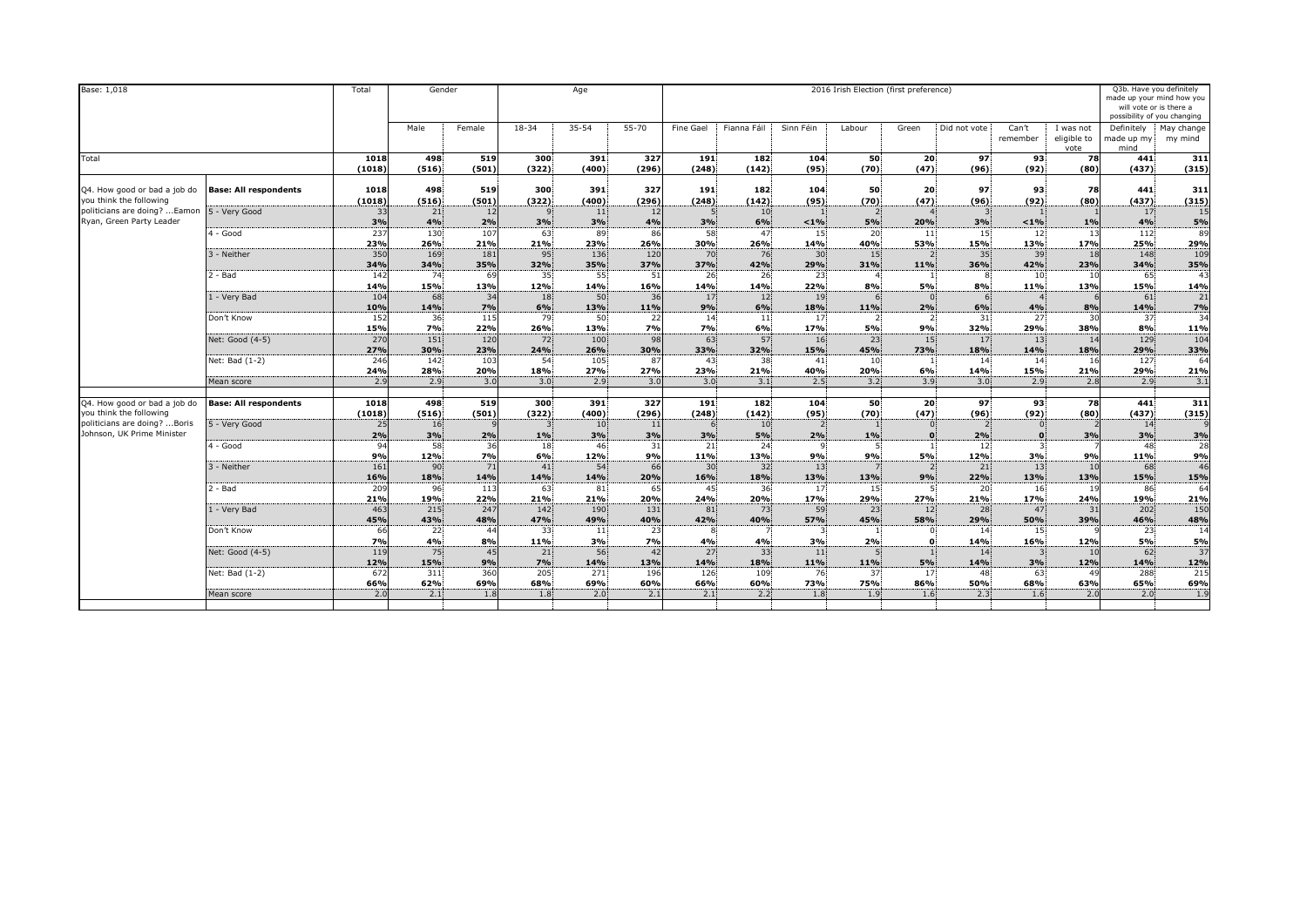| Base: 1,018                                                   |                              |                        |                 | Gender       |              | Age                          |              |              |              |             | 2016 Irish Election (first preference) |                          |                        |                   |                                  | Q3b. Have you definitely<br>made up your mind how you<br>will vote or is there a<br>possibility of you changing |                             |  |
|---------------------------------------------------------------|------------------------------|------------------------|-----------------|--------------|--------------|------------------------------|--------------|--------------|--------------|-------------|----------------------------------------|--------------------------|------------------------|-------------------|----------------------------------|-----------------------------------------------------------------------------------------------------------------|-----------------------------|--|
|                                                               |                              |                        | Male            | Female       | 18-34        | $35 - 54$                    | 55-70        | Fine Gael    | Fianna Fáil  | Sinn Féin   | Labour                                 | Green                    | Did not vote           | Can't<br>remember | I was not<br>eligible to<br>vote | Definitely<br>made up my<br>mind                                                                                | May change<br>my mind       |  |
| Total                                                         |                              | 1018<br>(1018)         | 498<br>(516)    | 519<br>(501) | 300<br>(322) | 391<br>(400)                 | 327<br>(296) | 191<br>(248) | 182<br>(142) | 104<br>(95) | 50<br>(70)                             | 20<br>(47)               | 97<br>(96)             | 93<br>(92)        | 78<br>(80)                       | 441<br>(437)                                                                                                    | 311<br>(315)                |  |
| Q4. How good or bad a job do<br>you think the following       | <b>Base: All respondents</b> | 1018<br>(1018)         | 498<br>(516)    | 519<br>(501) | 300<br>(322) | 391<br>(400)                 | 327<br>(296) | 191<br>(248) | 182<br>(142) | 104<br>(95) | 50<br>(70)                             | 20<br>(47)               | 97<br>(96)             | 93<br>(92)        | 78<br>(80)                       | 441<br>(437)                                                                                                    | 311<br>(315)                |  |
| politicians are doing?  Donald<br>Trump, President of the USA | 5 - Very Good                | 28<br>3%<br>74         | 17<br>3%        | 11<br>2%     | 2%<br>20     | 14<br>4%<br>30               | 3%           | 4%           | 3%           | 5%          | 1%                                     | $\Omega$<br>2%           | 2%                     | 1%                | < 1%                             | 15<br>3%                                                                                                        | 10<br>3%                    |  |
|                                                               | 4 - Good                     | 7%                     | 43<br>9%        | 31<br>6%     | 7%           | 8%<br>39                     | 24<br>7%     | 11<br>6%     | 21<br>11%    | 11<br>11%   | 9%                                     | 3%                       | 10<br>10%              | 2%                | 10%                              | 35<br>8%                                                                                                        | 23<br>7%<br>$\overline{29}$ |  |
|                                                               | 3 - Neither                  | 100<br>10%             | 58<br>12%       | 41<br>8%     | 28<br>9%     | 10%                          | 33<br>10%    | 20<br>11%    | 16<br>9%     | 4%          | 6%                                     | 11%                      | 14<br>14%              | 10<br>10%         | 11%                              | 32<br>7%                                                                                                        | 9%                          |  |
|                                                               | $2 - Bad$                    | 124<br>12%             | - 67<br>13%     | 57<br>11%    | 27<br>9%     | 56<br>14%                    | 40<br>12%    | 27<br>14%    | 25<br>14%    | 16<br>16%   | 10%                                    | 11%                      | 15<br>15%              | 9%                | 11%                              | 60<br>14%                                                                                                       | 43<br>14%                   |  |
|                                                               | 1 - Very Bad                 | 652<br>64%             | 296<br>59%      | 355<br>68%   | 196<br>65%   | 245<br>63%                   | 211<br>65%   | 120<br>63%   | 109<br>60%   | 65<br>63%   | 36<br>72%                              | 15<br>73%                | 50<br>52%              | 64<br>69%         | 45<br>58%                        | 287<br>65%                                                                                                      | 201<br>64%                  |  |
|                                                               | Don't Know                   | 40<br>4%               | 17<br>3%        | 23<br>4%     | 22<br>7%     | 2%                           | 10<br>3%     | 2%           | 3%           | 2%          | 2%                                     | $\Omega$<br>$\mathbf{o}$ | 6%                     | 9%                | 10%                              | 12<br>3%                                                                                                        | 6<br>2%                     |  |
|                                                               | Net: Good (4-5)              | 102<br>10%             | 60<br>12%       | 42<br>8%     | 26<br>9%     | 44<br>11%                    | 33<br>10%    | 19<br>10%    | 27<br>15%    | 16<br>15%   | 10%                                    | $\mathbf{1}$<br>5%       | 12 <sup>1</sup><br>12% | 3%                | 11%                              | 50<br>11%                                                                                                       | 33<br>11%                   |  |
|                                                               | Net: Bad (1-2)               | 776<br>76%             | 363<br>73%      | 412<br>79%   | 224<br>75%   | 301<br>77%                   | 252<br>77%   | 147<br>77%   | 134<br>74%   | 81<br>78%   | 41<br>82%                              | 17<br>84%                | 65<br>67%              | 72<br>78%         | 53<br>68%                        | 347<br>79%                                                                                                      | 243<br>78%                  |  |
|                                                               | Mean score                   | 1.1                    | 1.8             | 1.6          | 1.6          | 1.7                          | 1.7          | 1.7          | 1.8          | 1.8         | 1.5                                    | 1.5                      | 1.9                    | 1.4               | 1.7                              | 1.7                                                                                                             | 1.7                         |  |
| Q5. What three issues will mos<br>influence how you cast your | <b>Base: All respondents</b> | 1018<br>(1018)         | 498<br>(516)    | 519<br>(501) | 300<br>(322) | 391<br>(400)                 | 327<br>(296) | 191<br>(248) | 182<br>(142) | 104<br>(95) | 50<br>(70)                             | 20<br>(47)               | 97<br>(96)             | 93<br>(92)        | 78<br>(80)                       | 441<br>(437)                                                                                                    | 311<br>(315)                |  |
| vote in the upcoming General<br>Election?                     | Health                       | 591<br>58%             | 283<br>57%      | 307<br>59%   | 156<br>52%   | 230<br>59%                   | 205<br>63%   | 109<br>57%   | 110<br>60%   | 65<br>62%   | 30<br>60%                              | 10<br>50%                | 52<br>54%              | 62<br>67%         | 34<br>43%                        | 252<br>57%                                                                                                      | 190<br>61%                  |  |
|                                                               | Housing                      | 44 <sup>2</sup><br>43% | 190<br>38%      | 251<br>48%   | 163<br>54%   | 154<br>39%                   | 125<br>38%   | 65<br>34%    | 66<br>36%    | 49<br>47%   | -17<br>35%                             | 11<br>53%                | 51<br>53%              | 51<br>55%         | 34<br>43%                        | 186<br>42%                                                                                                      | 131<br>42%                  |  |
|                                                               | The cost of living           | 362<br>36%             | 148<br>30%      | 214<br>41%   | 131<br>44%   | 171<br>44%                   | 60<br>18%    | 59<br>31%    | 49<br>27%    | 46<br>44%   | 17<br>34%                              | 19%                      | 35<br>36%              | 43<br>46%         | 38<br>49%                        | 148<br>34%                                                                                                      | 104<br>33%                  |  |
|                                                               | The environment              | 272<br>27%             | 124<br>25%      | 147<br>28%   | 97<br>32%    | 81<br>21%                    | 95<br>29%    | 50<br>26%    | 38<br>21%    | 24<br>23%   | 15<br>31%                              | 14<br>71%                | 27<br>28%              | 23<br>25%         | 26<br>33%                        | 113<br>26%                                                                                                      | 100<br>32%                  |  |
|                                                               | Pensions                     | 264<br>26%             | 150<br>30%      | 113<br>22%   | 21<br>7%     | 79<br>20%                    | 163<br>50%   | 48<br>25%    | 61<br>34%    | 32<br>31%   | 13<br>26%                              | $\overline{z}$<br>12%    | 20<br>21%              | 22<br>24%         | 6%                               | 132<br>30%                                                                                                      | 66<br>21%                   |  |
|                                                               | The economy                  | 250                    | 159             | 91           | 60           | 101                          | 88           | 63           | 58           | 17          | 10                                     |                          | 17                     | 13                | 20                               | 110                                                                                                             | 82                          |  |
|                                                               | Personal taxation            | 25%<br>237             | 32%<br>129      | 17%<br>108   | 20%<br>59    | 26%<br>117                   | 27%<br>61    | 33%<br>51    | 32%<br>46    | 16%<br>22   | 20%<br>13                              | 17%                      | 18%<br>17              | 14%<br>22         | 26%<br>20                        | 25%<br>105                                                                                                      | 26%<br>66                   |  |
|                                                               | Crime                        | 23%<br>222             | 26%<br>130      | 21%<br>92    | 20%<br>45    | 30%<br>93                    | 19%<br>84    | 26%<br>48    | 25%<br>53    | 22%<br>22   | 26%<br>-11                             | 19%                      | 17%<br>20              | 23%<br>14         | 25%<br>10                        | 24%<br>95                                                                                                       | 21%<br>71                   |  |
|                                                               | Public transport             | 22%<br>113             | 26%<br>49       | 18%<br>63    | 15%<br>50    | 24%<br>40                    | 26%<br>23    | 25%<br>21    | 29%<br>13    | 22%         | 22%                                    | 13%                      | 20%<br>16              | 15%               | 12%<br>17                        | 21%<br>48                                                                                                       | 23%<br>34                   |  |
|                                                               | Education                    | 11%<br>96              | 10%<br>33       | 12%<br>63    | 17%<br>42    | 10%<br>35                    | 7%<br>18     | 11%<br>17    | 7%<br>14     | 7%          | 10%                                    | 21%                      | 17%<br>14              | 10%               | 22%<br>-13                       | 11%<br>45                                                                                                       | 11%<br>22                   |  |
|                                                               | Childcare                    | 9%<br>88               | <b>7%</b><br>27 | 12%<br>62    | 14%<br>42    | 9%<br>37 <sup>1</sup>        | 6%           | 9%<br>17     | 8%<br>16     | 8%          | 17%                                    | 13%<br>$\overline{1}$    | 15%                    | 6%                | 16%<br>10                        | 10%<br>34                                                                                                       | 7%<br>32                    |  |
|                                                               | Brexit                       | 9%<br>86               | <b>5%</b><br>53 | 12%<br>33    | 14%<br>25    | 10%<br>21                    | 3%<br>40     | 9%<br>21     | 9%<br>16     | 7%          | 6%                                     | 5%<br>$\overline{1}$     | 8%                     | 4%                | 13%                              | 8%<br>37                                                                                                        | 10%<br>25                   |  |
|                                                               | Other                        | 8%<br>32               | 11%<br>17       | 6%<br>15     | 8%           | <b>5%</b><br>12 <sup>1</sup> | 12%<br>11    | 11%          | 9%           | 6%          | 12%                                    | 5%<br>$\Omega$           | 10%                    | 8%                | 10%                              | 8%<br>16                                                                                                        | 8%<br>11                    |  |
|                                                               |                              | 3%                     | 3%              | 3%           | 3%           | 3%                           | 3%           | 3%           | 3%           | 6%          | 1%                                     | 2%                       | 4%                     | 5%                | 2%                               | 4%                                                                                                              | 3%                          |  |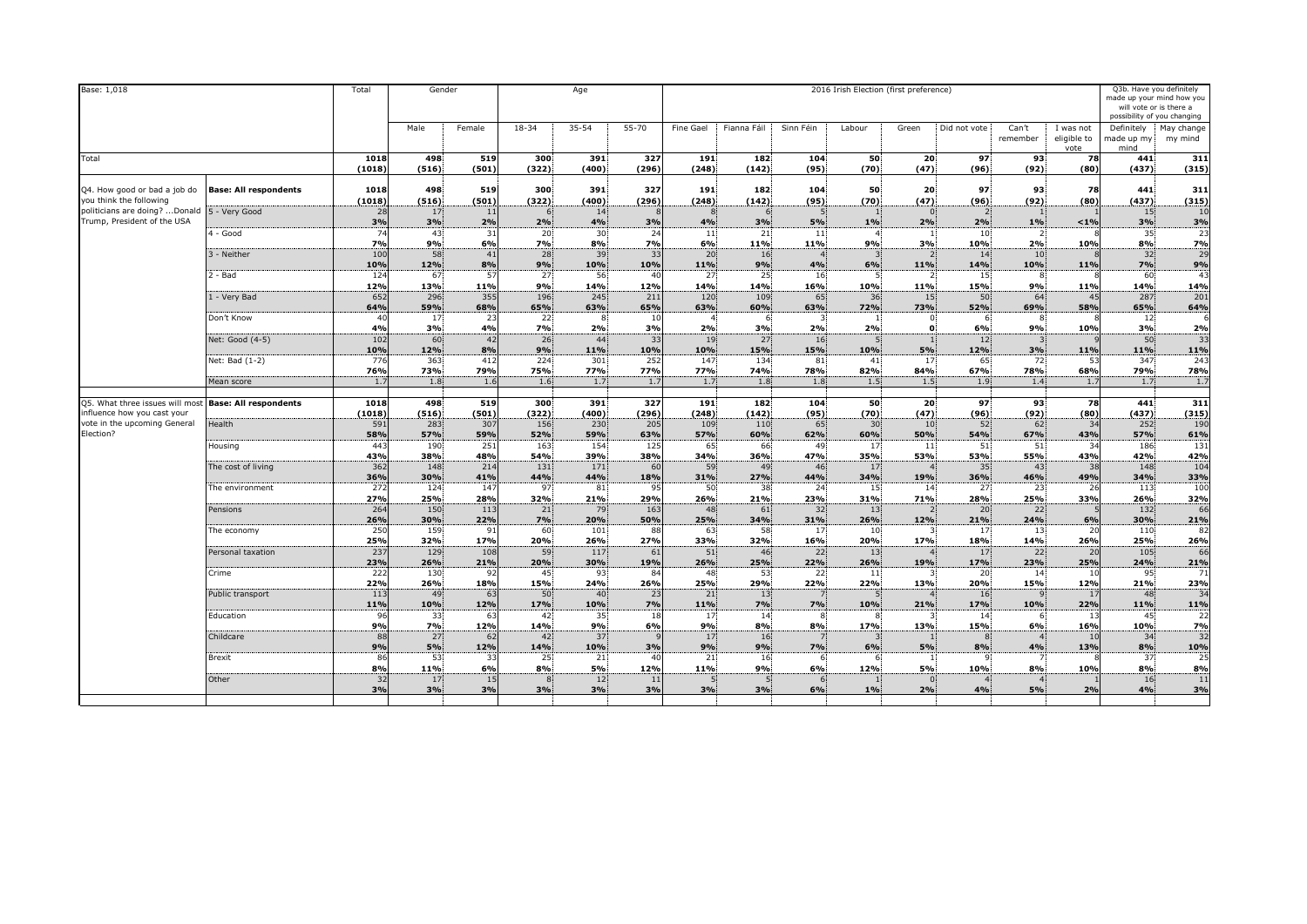| Base: 1,018                                                |                                  | Total      |           | Gender<br>Age |            |           |                 |           |             |           | Q3b. Have you definitely<br>made up your mind how you<br>will vote or is there a<br>possibility of you changing |                      |              |                   |                                  |                                  |                       |
|------------------------------------------------------------|----------------------------------|------------|-----------|---------------|------------|-----------|-----------------|-----------|-------------|-----------|-----------------------------------------------------------------------------------------------------------------|----------------------|--------------|-------------------|----------------------------------|----------------------------------|-----------------------|
|                                                            |                                  |            | Male      | Female        | 18-34      | $35 - 54$ | 55-70           | Fine Gael | Fianna Fáil | Sinn Féin | Labour                                                                                                          | Green                | Did not vote | Can't<br>remember | I was not<br>eligible to<br>vote | Definitely<br>made up my<br>mind | May change<br>my mind |
| Total                                                      |                                  | 1018       | 498       | 519           | 300        | 391       | 327             | 191       | 182         | 104       | 50                                                                                                              | -20                  | 97           | 93                | 78                               | 441                              | 311                   |
|                                                            |                                  | (1018)     | (516)     | (501)         | (322)      | (400)     | (296)           | (248)     | (142)       | (95)      | (70)                                                                                                            | (47)                 | (96)         | (92)              | (80)                             | (437)                            | (315)                 |
| Q6. Are you more likely to vote Base: All respondents      |                                  | 1018       | 498       | 519           | 300        | 391       | 327             | 191       | 182         | 104       | 50                                                                                                              | 20                   | 97           | 93                | 78                               | 441                              | 311                   |
| for a candidate or party                                   |                                  | (1018)     | (516)     | (501)         | (322)      | (400)     | (296)           | (248)     | (142)       | (95)      | (70)                                                                                                            | (47)                 | (96)         | (92)              | (80)                             | (437)                            | (315)                 |
| proposing to increase spending                             | A candidate or party proposing   | 621        | 297       | 324           | 188        | 225       | 209             | 124       | 109         | 71        | 31                                                                                                              | 13 <sup>1</sup>      | 46           | 52                | 54                               | 293                              | 193                   |
| in areas such as hospitals and                             | to increase spending in areas    | 61%        | 60%       | 62%           | 63%        | 57%       | 64%             | 65%       | 60%         | 68%       | 61%                                                                                                             | 64%                  | 47%          | 56%               | 69%                              | 67%                              | 62%                   |
| schools or one prioritising<br>income tax cuts?            | One prioritising income tax cuts | 237        | 134       | 103           | 67         | 116       | 54              | 48        | 53          | 23        | 15                                                                                                              |                      | 22           | 14                | 15                               | 96                               | 78                    |
|                                                            |                                  | 23%        | 27%       | 20%           | 22%        | 30%       | 16%             | 25%       | 29%         | 22%       | 30%                                                                                                             | 20%                  | 22%          | 15%               | 19%                              | 22%                              | 25%                   |
|                                                            | Don't Know                       | 160<br>16% | 67        | 93<br>18%     | 45<br>15%  | 50<br>13% | 65<br>20%       | 19<br>10% | 19          | 11<br>10% |                                                                                                                 | 16%                  | 29<br>30%    | 27<br>29%         | 10<br>13%                        | 51                               | 40                    |
|                                                            |                                  |            | 13%       |               |            |           |                 |           | <b>11%</b>  |           | 9%                                                                                                              |                      |              |                   |                                  | 12%                              | 13%                   |
| Q7. Excluding Fine Gael and                                | <b>Base: All respondents</b>     | 1018       | 498       | 519           | 300        | 391       | 327             | 191       | 182         | 104       | 50                                                                                                              | 20                   | 97           | 93                | 78                               | 441                              | 311                   |
| Fianna Fáil - which party would<br>vou most like to see in |                                  | (1018)     | (516)     | (501)         | (322)      | (400)     | (296)           | (248)     | (142)       | (95)      | (70)                                                                                                            | (47)                 | (96)         | (92)              | (80)                             | (437)                            | (315)                 |
|                                                            | Sinn Féin                        | 226        | 118       | 107           | 75         | 100       | 51              | 20        | 27          | 83        |                                                                                                                 |                      | 23           | 22                | 12                               | 116                              | 70                    |
| qovernment?                                                |                                  | 22%        | 24%       | 21%           | 25%        | 26%       | 16%             | 10%       | 15%         | 80%       | 8%                                                                                                              | 3%                   | 24%          | 24%               | 16%                              | 26%                              | 23%                   |
|                                                            | Green                            | 199        | 110       | 89            | 52         | 75        | 73              | 60        | 45          |           |                                                                                                                 | 15                   | 15           | 14                | 15                               | 81                               | 81                    |
|                                                            |                                  | 20%        | 22%       | 17%           | <b>17%</b> | 19%       | 22%             | 31%       | 25%         | < 1%      | 16%                                                                                                             | <b>77%</b>           | 16%          | 15%               | 19%                              | 18%                              | 26%                   |
|                                                            | Labour                           | 144<br>14% | 86<br>17% | 58<br>11%     | 31<br>10%  | 45<br>12% | 67<br>21%       | 44<br>23% | 30<br>17%   | 2%        | 29<br>57%                                                                                                       | $\overline{z}$<br>8% | 8%           | 6%                | 9%                               | 66<br>15%                        | 46                    |
|                                                            | Social Democrats                 | 78         | 36        | 42            | 21         | 32        | 25              | 11        | 12          |           |                                                                                                                 | $\Omega$             |              |                   |                                  | 39                               | 15%<br>26             |
|                                                            |                                  | 8%         | 7%        | 8%            | 7%         | 8%        | 8%              | 6%        | <b>7%</b>   | 2%        | <b>5%</b>                                                                                                       | $\mathbf{0}$         | 9%           | 3%                | 8%                               | 9%                               | 8%                    |
|                                                            | Solidarity-People Before Profit  | 47         | 22        | 25            | 13         | 24        | 10              |           |             |           |                                                                                                                 |                      |              |                   |                                  | 21                               | 18                    |
|                                                            |                                  | 5%         | 4%        | 5%            | 4%         | 6%        | 3%              | 4%        | 2%          | 3%        | 3%                                                                                                              | 4%                   | 3%           | 8%                | 4%                               | 5%                               | 6%                    |
|                                                            | <b>Independents for Change</b>   | 20         |           | 15            |            |           |                 |           |             |           |                                                                                                                 | $\Omega$             |              |                   |                                  |                                  |                       |
|                                                            |                                  | 2%         | 1%        | 3%            | 2%         | 2%        | 2%              | < 1%      | 2%          | < 1%      | 2%                                                                                                              | 2%                   | 5%           | $< 1\%$           | 2%                               | 2%                               | < 1%                  |
|                                                            | Renua Ireland                    | 17         |           |               |            |           |                 |           |             |           |                                                                                                                 | $\Omega$             |              |                   |                                  |                                  | 6                     |
|                                                            |                                  | 2%         | 2%        | 2%            | 2%         | 2%        | 1%              | 2%        | 3%          | 2%        |                                                                                                                 |                      |              |                   | 2%                               | 2%                               | 2%                    |
|                                                            | <b>Independent Alliance</b>      | 14<br>1%   | 10<br>2%  | < 1%          | $< 1\%$    | 2%        | 2%              | 3<br>2%   | 2%          | 0         |                                                                                                                 | $\Omega$             | $\Omega$     |                   | < 1%                             | $< 1\%$                          | 8<br>3%               |
|                                                            | Other/ Independents              | 76         | 25        | 51            | 28         | 26        | $\overline{21}$ |           | 16          |           |                                                                                                                 | 0.                   |              |                   |                                  | 30 <sup>1</sup>                  | 29                    |
|                                                            |                                  | 7%         | 5%        | 10%           | 9%         | 7%        | 6%              | 5%        | 9%          | 6%        | 1%                                                                                                              | 3%                   | $< 1\%$      | 6%                | 7%                               | 7%                               | 9%                    |
|                                                            | Don't know                       | 119        | 32        | 88            | 53         | 39        | 27              | 13        | 16          |           |                                                                                                                 |                      | 23           | 29                | 20                               | 24                               | 20                    |
|                                                            |                                  | 12%        | 6%        | 17%           | 18%        | 10%       | 8%              | <b>7%</b> | 9%          | < 1%      | <b>5%</b>                                                                                                       | 3%                   | 24%          | 32%               | 26%                              | 5%                               | 6%                    |
|                                                            | None of the above                | 77         | 45        | 32            | 14         | 29        | 34              | 19        | 21          |           |                                                                                                                 | $\Omega$             | 11           |                   |                                  | 44                               | $\overline{3}$        |
|                                                            |                                  | 8%         | 9%        | 6%            | 5%         | 8%        | 10%             | 10%       | 11%         | 2%        | 2%                                                                                                              | 2%                   | 11%          | 5%                | 7%                               | 10%                              | 1%                    |
|                                                            |                                  |            |           |               |            |           |                 |           |             |           |                                                                                                                 |                      |              |                   |                                  |                                  |                       |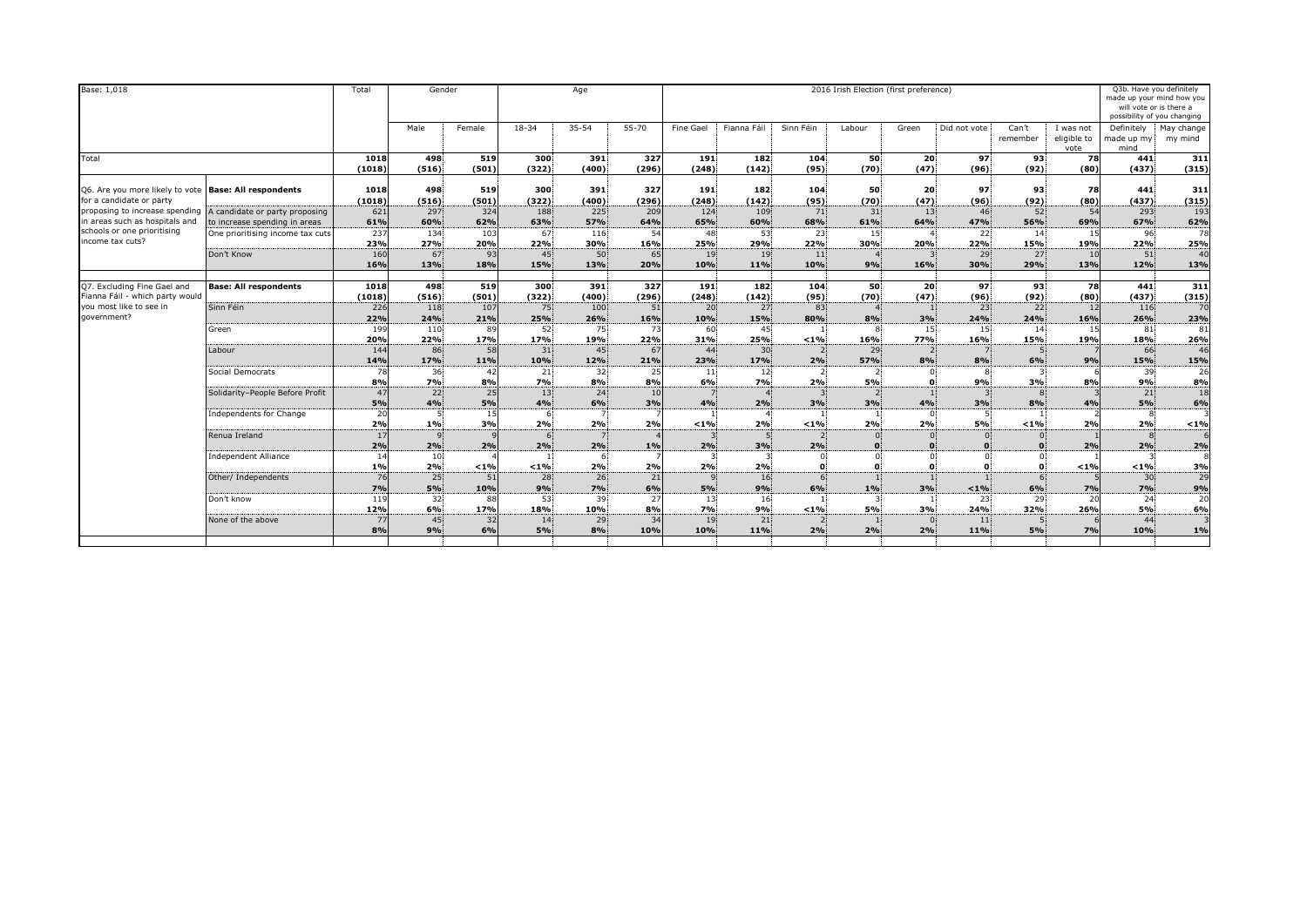| Base: 1,018                                                | Total                                                           | Gender            |                         | Age             |                                  |                 |                 |                          |                              | Q3b. Have you definitely<br>made up your mind how you<br>will vote or is there a<br>possibility of you changing |            |                      |                              |                      |                                  |                                  |                             |
|------------------------------------------------------------|-----------------------------------------------------------------|-------------------|-------------------------|-----------------|----------------------------------|-----------------|-----------------|--------------------------|------------------------------|-----------------------------------------------------------------------------------------------------------------|------------|----------------------|------------------------------|----------------------|----------------------------------|----------------------------------|-----------------------------|
|                                                            |                                                                 |                   | Male                    | Female          | $18 - 34$                        | $35 - 54$       | $55 - 70$       | Fine Gael                | Fianna Fáil                  | Sinn Féin                                                                                                       | Labour     | Green                | Did not vote                 | Can't<br>remember    | I was not<br>eligible to<br>vote | Definitely<br>made up my<br>mind | May change<br>my mind       |
| Total                                                      |                                                                 | 1018              | 498                     | 519             | 300                              | 391             | 327             | 191                      | 182                          | 104                                                                                                             | 50         | 20                   | 97                           | 93                   | 78                               | 441                              | 311                         |
|                                                            |                                                                 | (1018)            | (516)                   | (501)           | (322)                            | (400)           | (296)           | (248)                    | (142)                        | (95)                                                                                                            | (70)       | (47)                 | (96)                         | (92)                 | (80)                             | (437)                            | (315)                       |
| Q8. Would you like to see a<br>united Ireland?             | <b>Base: All respondents</b>                                    | 1018<br>(1018)    | 498<br>(516)            | 519<br>(501)    | 300<br>(322)                     | 391<br>(400)    | 327<br>(296)    | 191<br>(248)             | 182<br>(142)                 | 104<br>(95)                                                                                                     | 50<br>(70) | 20<br>(47)           | 97<br>(96)                   | 93<br>(92)           | 78<br>(80)                       | 441<br>(437)                     | 311<br>(315)                |
|                                                            | Yes - within the next 10 years                                  | 426<br>42%        | 192<br>39%              | 233<br>45%      | 144<br>48%                       | 163<br>42%      | 119<br>36%      | 61<br>32%                | 70<br>39%                    | 56<br>54%                                                                                                       | 16<br>32%  | 32%                  | 48<br>50%                    | 40<br>43%            | 39<br>50%                        | 178<br>40%                       | 137<br>44%                  |
|                                                            | Yes - within the next 20 years                                  | 190<br>19%<br>120 | 104<br><b>21%</b><br>64 | 86<br>17%<br>56 | 52<br>17%<br>32                  | 71<br>18%<br>42 | 67<br>21%<br>46 | 41<br>21%<br>26          | 32<br>17%<br>24              | 19<br>18%<br>14                                                                                                 | 15%        | 20%                  | 20<br>21%<br>$\mathbf{8}$    | 18<br>19%            | 12<br>16%<br>10                  | 77<br>18%<br>54                  | 61<br>20%<br>34             |
|                                                            | Yes - within the next 30 years<br>Yes - more than 30 years from | 12%<br>81         | 13%<br>46               | 11%<br>35       | 11%<br>16                        | 11%<br>37       | 14%<br>28       | 13%<br>15                | 13%<br>11                    | 14%                                                                                                             | 14%        | 9%                   | 8%                           | 6%<br>17             | 13%                              | 12%<br>36                        | 11%<br>28                   |
|                                                            | now but within my lifetime<br>No, I wouldn't like to see a      | 8%<br>201         | 9%<br>92                | 7%<br>109       | 5%<br>57                         | 9%<br>77        | 9%<br>67        | 8%<br>48                 | 6%<br>45                     | 7%                                                                                                              | 6%<br>16   | 10%                  | 6%<br>15                     | 18%<br>13            | 5%<br>13                         | 8%<br>96                         | 9%<br>51                    |
|                                                            | united Ireland                                                  | 20%               | <b>18%</b>              | 21%             | 19%                              | 20%             | 20%             | 25%                      | 25%                          | 8%                                                                                                              | 32%        | 29%                  | 16%                          | 14%                  | 17%                              | 22%                              | 16%                         |
| Q9. Which party do you trust<br>most to manage the economy | <b>Base: All respondents</b>                                    | 1018<br>(1018)    | 498<br>(516)            | 519<br>(501)    | 300<br>(322)                     | 391<br>(400)    | 327<br>(296)    | 191<br>(248)             | 182<br>(142)                 | 104<br>(95)                                                                                                     | 50<br>(70) | 20<br>(47)           | 97<br>(96)                   | 93<br>(92)           | 78<br>(80)                       | 441<br>(437)                     | 311<br>(315)                |
| responsibly?                                               | <b>Fine Gael</b>                                                | 230<br>23%        | 145<br>29%              | 85<br>16%       | 43<br>14%                        | 80<br>20%       | 107<br>33%      | 122<br>64%               | 21<br>12%                    | 6%                                                                                                              | 13<br>25%  | 25%                  | 11<br>11%                    | 11<br>12%            | 12<br>16%                        | 111<br>25%                       | 85<br>27%                   |
|                                                            | Fianna Fáil                                                     | 152<br>15%        | 104<br>21%              | 48<br>9%        | 23<br>8%                         | 55<br>14%<br>53 | 74<br>23%       | 10<br>5%                 | 104<br>57%                   | 7%<br>60                                                                                                        | 3%         | $\mathcal{L}$<br>9%  | 6<br>6%                      | 3%                   | 7%                               | 92<br>21%                        | 43<br>14%                   |
|                                                            | Sinn Féin<br>Labour                                             | 116<br>11%<br>45  | 59<br>12%<br>23         | 56<br>11%<br>22 | 39<br>13%<br>17                  | 14%<br>11       | 24<br>7%<br>17  | 8<br>4%<br>3             | 2%                           | 57%                                                                                                             | 2%<br>17   | $\Omega$<br>$\Omega$ | 12<br>13%<br>$\overline{2}$  | 4%                   | 9%                               | 80<br>18%<br>22                  | 27<br>9%<br>15              |
|                                                            | Social Democrats                                                | 4%<br>33          | 5%<br>17                | 4%<br>16        | 6%<br>6.                         | 3%<br>19        | 5%              | 2%                       | 4%                           | 3%                                                                                                              | 33%        | 6%                   | 2%<br>$\overline{2}$         | 4%                   | 4%                               | 5%<br>20                         | 5%<br>10                    |
|                                                            | Solidarity-People Before Profit                                 | 3%<br>32          | 4%                      | 3%<br>24        | 2%<br>17                         | 5%<br>11        | 3%              | < 1%                     |                              | 3%                                                                                                              |            | 6%                   | 2%                           | 3%                   | 5%                               | 5%<br>20                         | 3%<br>10                    |
|                                                            | Green                                                           | 3%<br>24<br>2%    | 2%<br>13<br>3%          | 5%<br>11<br>2%  | 6%<br>10<br>3%                   | 3%<br>11<br>3%  | 1%<br>1%        | < 1%<br>1%               | $< 1\%$<br>1%                | 2%                                                                                                              | 3%<br>2%   | O<br>24%             | 1%<br>6<br>6%                | 6%<br>$\Omega$       | 1%<br>3%                         | 5%<br>2%                         | 3%<br>13<br>4%              |
|                                                            | <b>Independent Alliance</b>                                     | < 1%              | < 1%                    | < 1%            | < 1%                             | $< 1\%$         | < 1%            | $\Omega$<br>$\mathbf{0}$ | 1%                           |                                                                                                                 | n          | n                    | $\Omega$<br>$\mathbf{0}$     | 1%                   |                                  | $< 1\%$                          | < 1%                        |
|                                                            | Renua Ireland                                                   | < 1%              | < 1%                    | $< 1\%$         | 2.<br>< 1%                       | $< 1\%$         | < 1%            | < 1%                     | $\mathbf{0}$<br>$\mathbf{0}$ |                                                                                                                 |            | $\Omega$<br>$\Omega$ | $\mathbf{0}$<br>$\mathbf{o}$ | $\Omega$<br>$\Omega$ | 2%                               | $< 1\%$                          | $\mathbf{0}$<br>$\mathbf 0$ |
|                                                            | <b>Independents for Change</b>                                  | $< 1\%$           | < 1%                    | $< 1\%$         | $\overline{\phantom{0}}$<br>< 1% | < 1%            | < 1%            | < 1%                     | $\Omega$                     | $< 1\%$                                                                                                         | $\Omega$   | 2%                   | $\mathbf{0}$<br>$\mathbf{0}$ | $\Omega$             |                                  | $< 1\%$                          | < 1%                        |
|                                                            | Other/ Independents                                             | 39<br>4%          | 17<br>3%                | 22<br>4%        | $\mathsf{q}$<br>3%               | 20<br>5%        | 10<br>3%<br>75  | $\mathbf{0}$<br>$\Omega$ | 4%                           | 3%<br>18                                                                                                        | 2%         | 3%                   | 2 <sub>1</sub><br>2%         | 2%                   | 3%<br>40                         | 15 <sup>1</sup><br>3%            | 14<br>5%                    |
|                                                            | Don't know                                                      | 334<br>33%        | 102<br>21%              | 231<br>45%      | 132<br>44%                       | 127<br>32%      | 23%             | 42<br>22%                | 32<br>18%                    | 17%                                                                                                             | 15<br>30%  | 26%                  | 55<br>57%                    | 59<br>63%            | 51%                              | 63<br>14%                        | 91<br>29%                   |